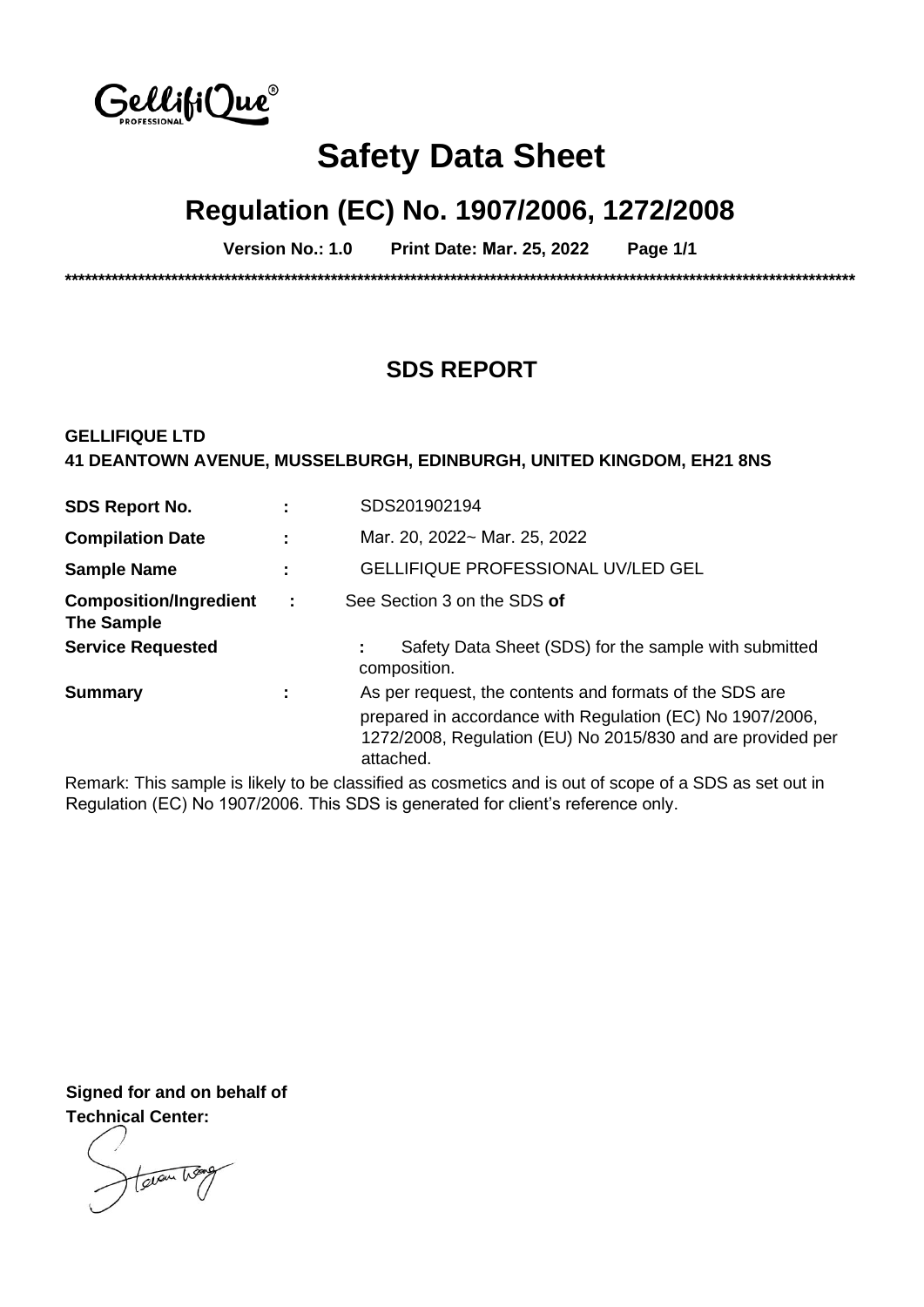### *Trade Name: GELLIFIQUE PROFESSIONAL UV/LED GEL Print Date: Mar. 25, 2022*

| <b>SECTION 1: Identification of the substance/mixture and of the company/undertaking</b>     |
|----------------------------------------------------------------------------------------------|
| $\cdot$ 1.1 Product identifier                                                               |
| · Trade name: GELLIFIQUE PROFESSIONAL UV/LED 100% GEL POLISH &<br><b>GLITTER GEL POLISH</b>  |
| · Registration number: Data not available                                                    |
| $\cdot$ 1.2 Relevant identified uses of the substance or mixture and uses advised against on |
| $\cdot$ Application of the substance/ mixture: Make up nail.                                 |
| $\cdot$ 1.3 Details of the supplier of the safety data sheet                                 |
| · Manufacturer/Supplier:                                                                     |
| Gellifique LTD, 159 Great Junction Street, Leith, Edinburgh, EH6 5LG                         |
| E-mail: INFO@GELLIFIQUE.COM                                                                  |
| · Further information obtainable from: GELLIFIQUE LTD                                        |
| · 1.4 Emergency telephone number                                                             |
| <b>UNITED KINGDOM</b>                                                                        |
| <b>National Poisons Information Service</b>                                                  |
| Tel: $+ 44(0) 844 892 0111$                                                                  |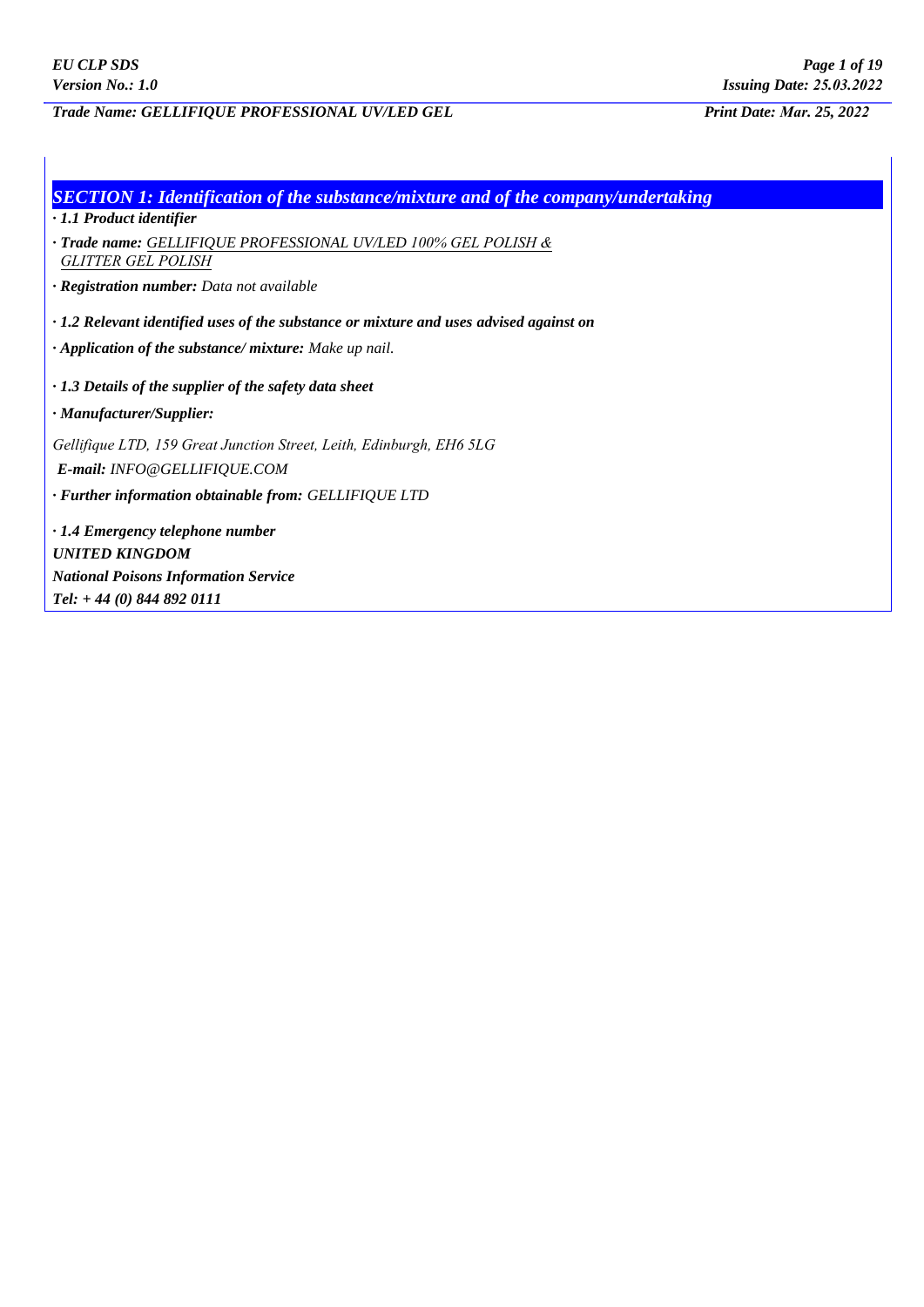*Trade Name: GELLIFIQUE PROFESSIONAL UV/LED GEL Print Date: Mar. 25, 2022*

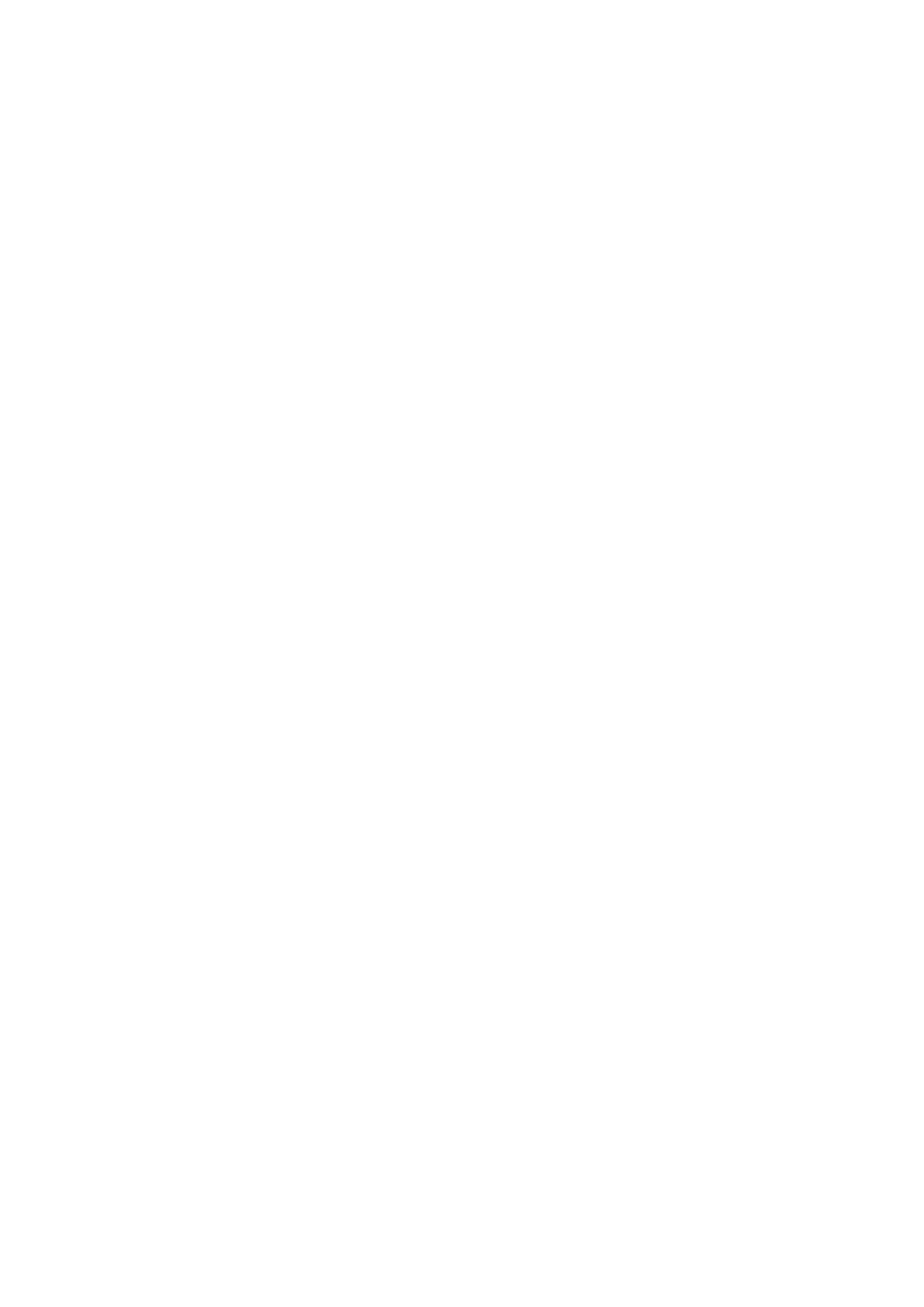*· 12.6 Other adverse effects: No further relevant information available.*

*· 12.7 Additional ecological information*

*· General notes: Water hazard class 1(German Regulation) (self-assessment): Slightly hazardous for water. Do not allow the product to reach ground water, water course or sewage system.*

## *SECTION 13:Disposal consideration*

*· 13.1 Waste treatment methods*

*· Recommendation: Must not be disposed together with household garbage. Must be disposed in according to the local regulation.*

*· 13.2 Un-cleaned packaging · Recommendation: Dispose of*

*contents/container in according to the local regulation.*

| <b>SECTION 14: Transport information</b>                          |                                            |
|-------------------------------------------------------------------|--------------------------------------------|
| $\cdot$ 14.1 UN-Number                                            |                                            |
| ADR, RID, AND, IMDG, IATA                                         | Not regulated as dangerous transport goods |
| $\cdot$ 14.2 UN proper shipping name<br>ADR, RID, AND, IMDG, IATA | Void                                       |
| $\cdot$ 14.3 Transport hazard class (es)                          |                                            |
| ADR, RID, AND, IMDG, IATA                                         |                                            |
| <b>Class</b>                                                      | Void                                       |
| Label                                                             | Void                                       |
| · 14.4 Packing group                                              |                                            |
| ADR, RID, AND, IMDG, IATA                                         | Void                                       |
| $\cdot$ 14.5 Marine pollution                                     | N <sub>O</sub>                             |
| $\cdot$ 14.6 Special precautions for user                         | Void                                       |
| · 14.7 UN "Model Regulation"                                      | Void                                       |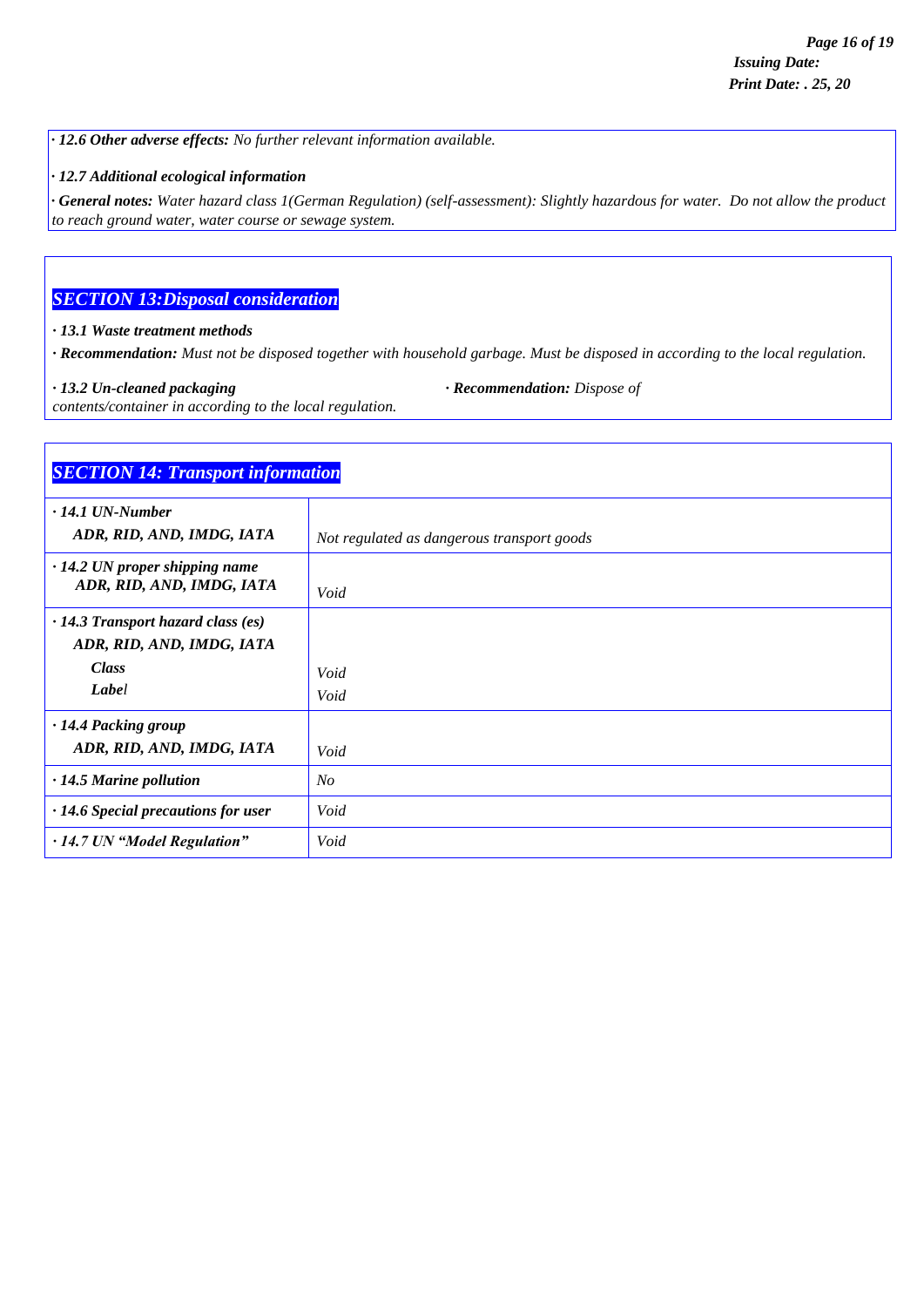|                                                                                                                        | <b>SECTION 15: Regulatory information</b>                                                                                                                |    |  |  |
|------------------------------------------------------------------------------------------------------------------------|----------------------------------------------------------------------------------------------------------------------------------------------------------|----|--|--|
|                                                                                                                        | · 15.1 Safety, health and environmental regulations/legislation specific for the substance or mixture<br>· MAK (German Maximum Workplace Concentration): |    |  |  |
| 1333-86-4                                                                                                              | Carbon black                                                                                                                                             | 2B |  |  |
| $\cdot$ Directive 2012/18/EU                                                                                           |                                                                                                                                                          |    |  |  |
| · Named dangerous substances-ANNEX I: None of the ingredients is listed.                                               |                                                                                                                                                          |    |  |  |
| · Seveso category: Not applicable                                                                                      |                                                                                                                                                          |    |  |  |
| $\cdot$ Qualifying quantity (tonnes) for the application of lower-tier requirements: Not applicable                    |                                                                                                                                                          |    |  |  |
| $\cdot$ Qualifying quantity (tonnes) for the application of upper-tier requirements: Not applicable                    |                                                                                                                                                          |    |  |  |
| · National regulations.                                                                                                |                                                                                                                                                          |    |  |  |
| <b>· Water hazard class:</b> Water hazard class 1 (German Regulation) (self-assessment): Slightly hazardous for water. |                                                                                                                                                          |    |  |  |
| $\cdot$ Other regulations, limitations and prohibitive regulations                                                     |                                                                                                                                                          |    |  |  |
| $\cdot$ SVHC Candidate list of REACH Regulation Annex XIV Authorization: None of the ingredients is listed.            |                                                                                                                                                          |    |  |  |
| <b>· REACH Regulation Annex XVII Restriction:</b> None of the ingredients is listed.                                   |                                                                                                                                                          |    |  |  |
| <b>· REACH Regulation Annex XIV Authorization List:</b> None of the ingredients is listed.                             |                                                                                                                                                          |    |  |  |
|                                                                                                                        | · 15.2 Chemical safety assessment: A Chemical Safe Assessment has not been carried out.                                                                  |    |  |  |
| <b>EU CLP SDS</b>                                                                                                      |                                                                                                                                                          |    |  |  |
| <b>Version No.: 1.0</b>                                                                                                |                                                                                                                                                          |    |  |  |

Trade Name: GELLIFIQUE PROFESSIONAL UV/LED GEL

#### **SECTION 16: Other information**

**Relevant phrases:** 

H225 Highly flammable liquid and vapour

H315 Causes skin irritation

H317 May cause an allergic skin reaction

H318 Causes serious eye damage

H319 Causes serious eye irritation

The contents and format of this SDS are in accordance with Regulation (EC) No 1907/2006, 1272/2008 and Regulation (EU) No 2015/830.

#### **DISCLAIMER OF LIABILITY:**

The information in this SDS was obtained from sources which we believe are reliable. However, the information is provided without any warranty, express or implied, regarding its correctness. The conditions or methods of handling, storage, use or disposal of the product are beyond our control and may be beyond our knowledge. For this and other reasons, we do not assume responsibility and expressly disclaim liability for loss, damage or expense arising out of or in any way connected with the handling, storage, use or disposal of the product. This SDS was prepared and is to be used only for this product. If the product is used as a component in another product, this SDS information may not be applicable.

#### · Abbreviations and acronyms:

ADR: Accord européen sur le transport des marchandises dangereuses par Route (European Agreement concerning the International Carriage of Dangerous Goods by Road).